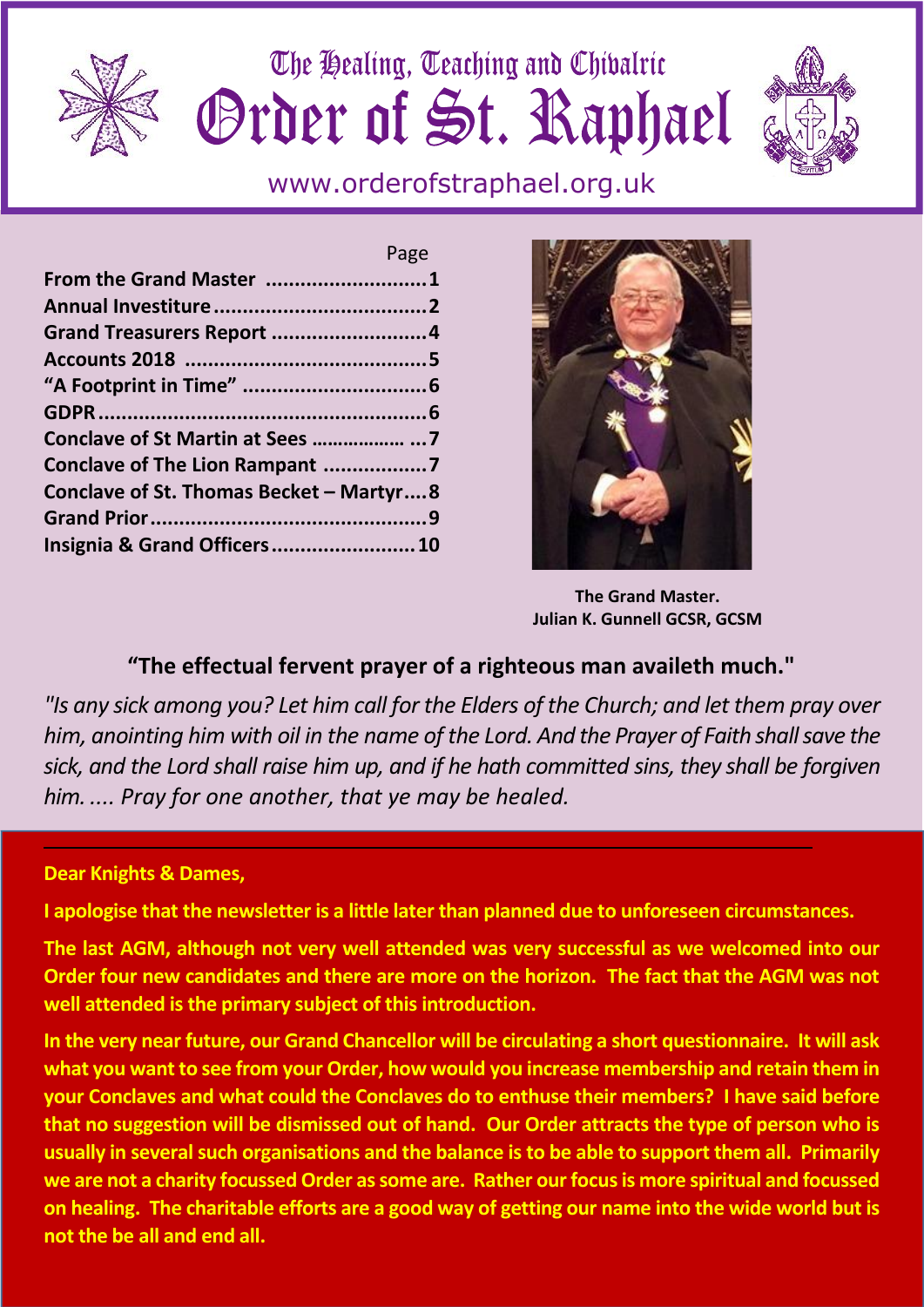**It has been suggested recently that small local groups could get together, possibly in private homes, to practice and/or discuss their favoured form of healing and I am all in favour of this as long as it stays with the bounds of our Christian ethic. It also has the effect of groups socialising to maintain their interest.**

**When the questionnaire is circulated, please return it with your thoughts and proposals.**

**The recent High Council agreed in principle to a couple of significant changes, namely a graduated "Order of Merit" type of jewel and the ability for me to bestow "Life" membership on deserving members. The latter is enacted immediately but the former is going to need a little more work. You will all be kept informed once the details are ironed out.**

**Have a lovely warm and safe summer.**

**Yours in the bonds etc.**

**Julian**

## **ANNUAL INVESTITURE MEETING 2019**

**This year's meeting again took place at the Masonic Hall, Peterborough on 11th May. The Grand Master opened the meeting and the Grand Chancellor read out the apologies from Christopher Ansell, Ralph Apperley, Alan Blackstone, Andrew Charalambous, Mary Dalton, Lawrence Day, Trevor Harrison, Brian Keane, Simon McIlwaine, Melanie McLellan, Ross McLellan, Helen Neaves- Wilde, Colin Palmer, Vivian Palmer, Fiona Pestell, Richard Scott, Moira Scott, Elaine Starritt, David Starritt, Michael Stephen, Laura Tough, Ian Tough, Steven Turner, Barry Uttley, Dianne Uttley, Jeannie Wackett, Gordon Wackett and John Warham.**

**We were delighted to have four postulants this year, all introduced by Dame Helen Wilson, and so we welcome into the Order Antonella Honegger, Lawrence Malpas, Fabrice Magini and Andrew Stenson.**

**E Chevalier Leslie Grout was promoted in the Order to Knight Grand Cross and made a member of the High Council, and Dame Penny Bell-Wright promoted to the rank of Dame Commander. In the Meritorious Order of St Mark, Most Rev'd Geoffrey**



**Robinson was elevated to Knight Grand Cross, E Dame Pamela Robinson to Dame, and R.E. Chevalier David Gibb and Chevalier Brian Everett were admitted at the rank of Member. We congratulate them all on their awards and thank them for their continued good work.**

**Following the service, the usual convivial meal took place, attended by only 23 members and guests.**

**The Grand Council meeting took place after lunch, and items discussed were as follows:**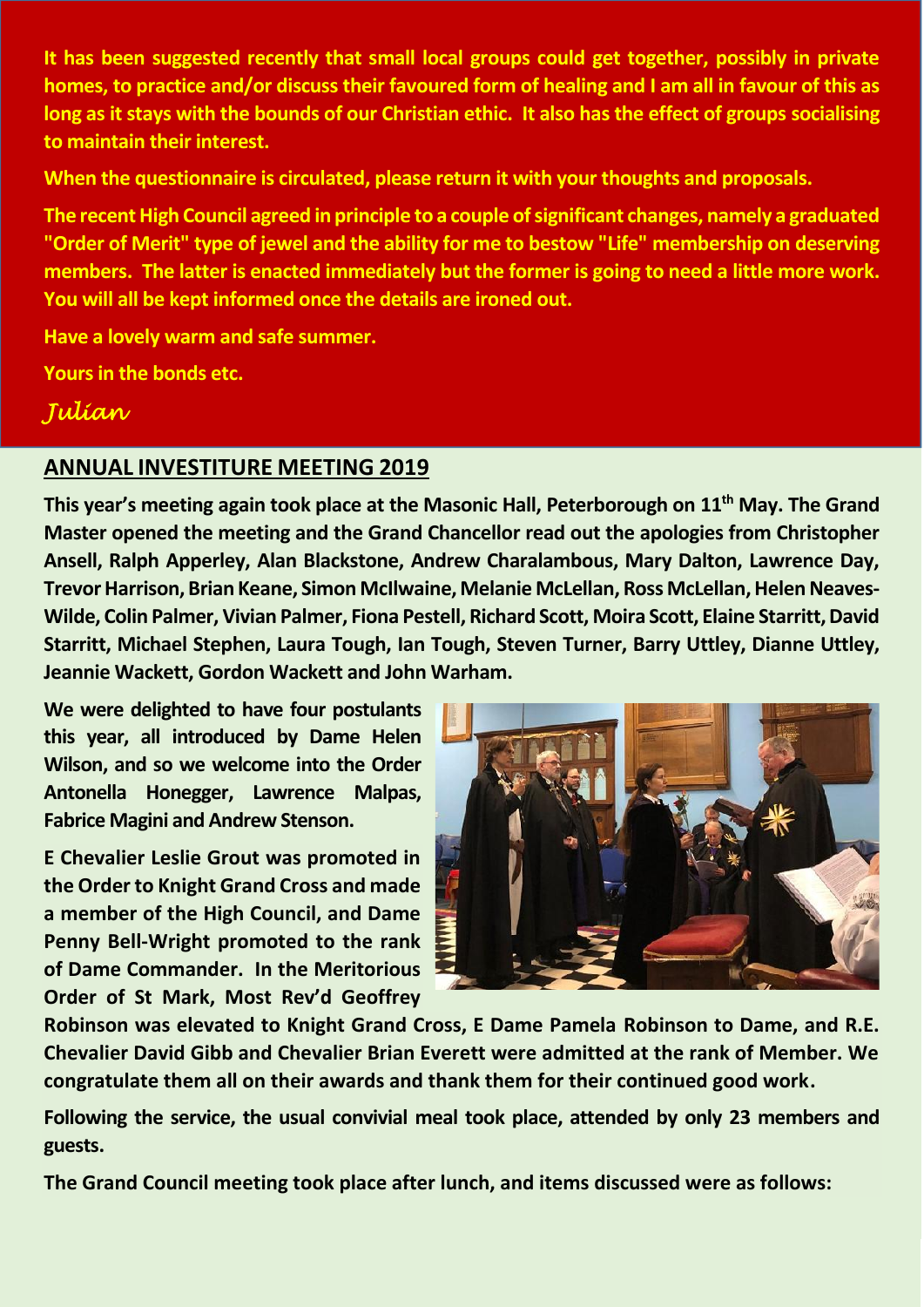**The GM welcomed our four new candidates and informed the meeting that several more are in the pipeline for next year, which is wonderful news, and thanked every member of the Order**



**for their contributions. He thanked the GC and GP for their work in updating the Ritual and the Constitution. He encouraged Commanders to plan ahead and to ensure that details of events are circulated by the GC and Grand Herald. He finished by thanking the new Grand Steward, Helen Wilson, for her work in organising this year's meeting and lunch.**

 **The Grand Chancellor gave a brief report on membership, and confirmed that this is broken down as follows:**

|                      | <b>St Martin at Sées</b> | <b>St Thomas Becket</b> | <b>Lion Rampant</b> | <b>Not attached</b> |
|----------------------|--------------------------|-------------------------|---------------------|---------------------|
| <b>Active member</b> | 16                       | 21                      | 10                  |                     |
| Life member          |                          | <b>10</b>               |                     |                     |
| Junior member        |                          |                         |                     |                     |
| <b>TOTAL</b>         | 16                       | 31                      | 13                  | О                   |

- **The Grand Chancellor had announced last year that the Order was required to comply with the new General Data Protection Regulations, and responses had now been received from all but two Active members, and five Life members, who have all been sent several reminders. If no forms have been received by the end of June, then these members will no longer receive communications of any sort from the Order, and will effectively become non-members, as they will not be aware of any of the Order's activities.**
- **The GC proposed some changes to the Constitution. First a new award of Medals of Merit, in three stages of Bronze, Silver and Gold. This would give us an extra layer of awards to honour long serving members of the Order who have already attained the highest rank in our two Orders. We are working on amedal and ribbon for this with minimal cost. THIS WAS APPROVED. The second proposal was for a St Mark neck decoration for those who are Knight Grand Cross in both Orders, as these members currently have no neck decoration. The GM suggested a red collarette with gold edging could be easily obtained. APPROVED. Finally, it was suggested that the GM be given the power to make a longstanding member of the Order a Life Member, free of oblations, at his discretion in the event of either infirmity or financial circumstances. This would not be announced to anybody other than the member concerned. APPROVED**
- **At last year's meeting it had been suggested that the Annual Service of Thanksgiving be moved around the Conclaves to try and encourage attendance. All three Conclaves have been given the opportunity, but availability of venues, costs of travel and accommodation and poor support have meant that this idea has been put aside for the time being. We will**,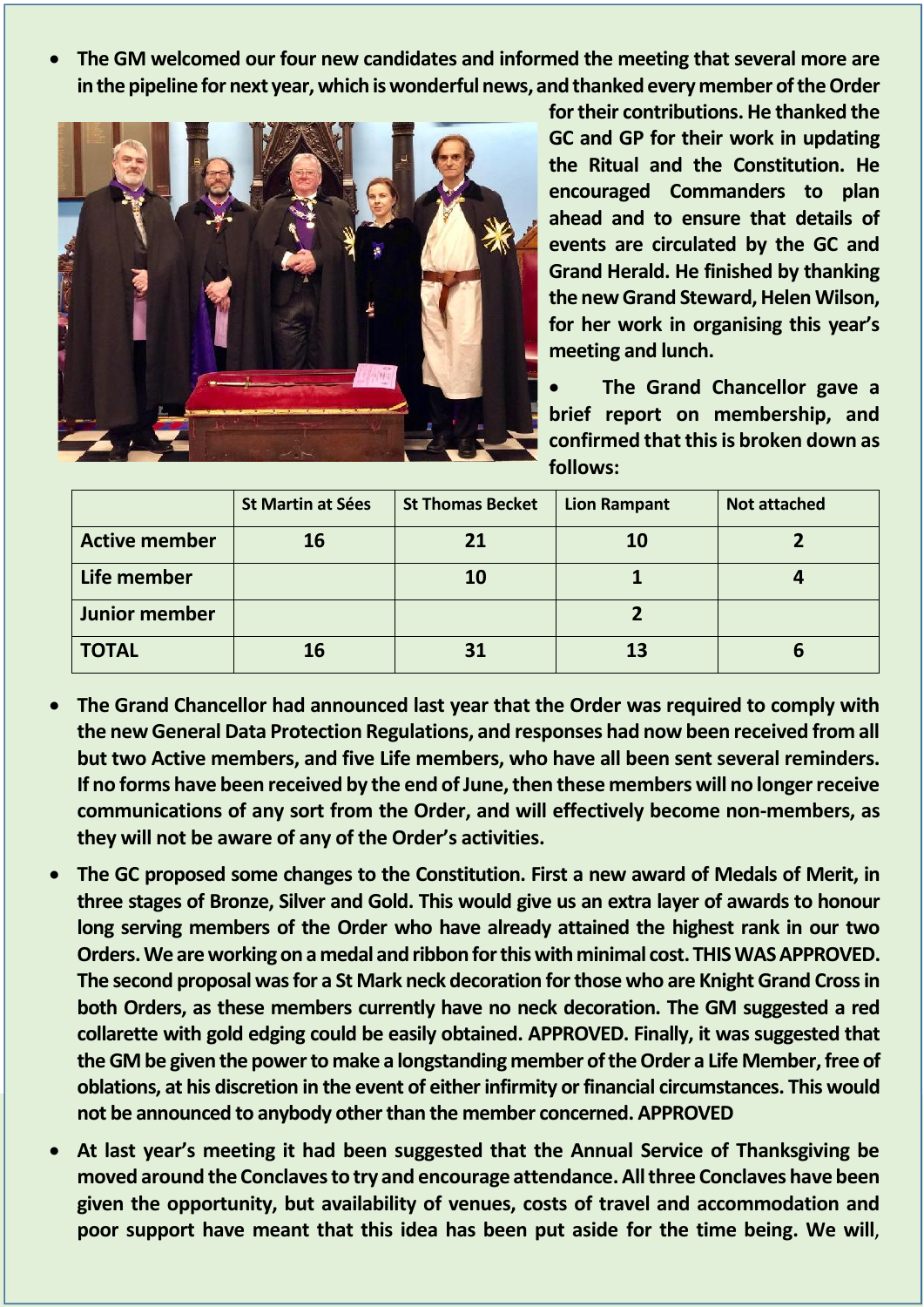**however, hold another service at Rugeley this year, and the GP has reserved the Cathedral for Saturday 3rd August. It is hoped that moving to the summer months may encourage more members to attend, and we also have the added benefit of a short talk on Healing by Dame Helen Wilson before lunch. Details to follow soon.**

- **The Grand Treasurer circulated a copy of the accounts to 31st December 2017 which had been presented to him, which showed a surplus for the year of £412, and he recommended that this amount be distributed to the Conclaves towards their Charitable causes. THIS WAS APPROVED. The accounts had been independently examined by Chevalier David Gibb. The full accounts can be seen on the website.**
- **Each of the three Conclave Commanders gave brief reports of their activities, and copies of the reports or events can be found on the website.**
- **The Grand Chancellor encouraged members to view our website and Facebook pages where up to date information can be found about events in the Order. He also thanked Helen Wilson for taking photos on the day, and it is hoped that these will be published on the website shortly**.
- **The date for the 2019 Investiture is Saturday 9th May**. **It has since been announced that the May Day Bank Holiday is being moved to Friday 8th May because of national VE Day celebrations. Please book the date into your diary early and be aware that hotel bookings may need to be made earlier than usual.**

## **GRAND TREASURER'S REPORT MAY 2019**

**Unlike last year's report, which reflected the losses over the previous two years, there has been no significant costs arising from the website and newsletter or other commitments.**

**I am therefore pleased to report that the Order is in a sound financial position as at the end of the Financial Year 2018, and that the accounts show an improvement of £412 over the opening balance. As the accounts reflect a more stable position I would recommend that the surplus**

**accrued should be passed to the Conclaves for redistribution to charitable causes.**

**Nevertheless, there is still need for caution. We should bear in mind the recommendations that I made at last year's AGM, that oblations should be regularly reviewed to ensure that they reflect increasing costs and commitments of the Order.**

**Brian D Everett, Grand Treasurer**

**There are three methods by which members can pay their oblation (subscription):**

- **1) On-line banking, Pay Order Bank Account – State your name as ref** *(A.N. Other~ Sub/2018)*
- **2) Standing order ~ ask me for an STO form and give it to your bank.**
- **3) OR ~ Send a Cheque to the address detailed below**

**Brian Everett, MBE, 4 Mowden Hall Drive, Darlington, DL3 9BJ.**

**& Cheques payable to: "Order of St Raphael" ~ Sort Code: 30-98-74 ~ Acct. No: 03007698**

**Payment of 2019 subscriptions was due on 1st June. If you have not yet paid please do so as soon as possible using one of the three above options.**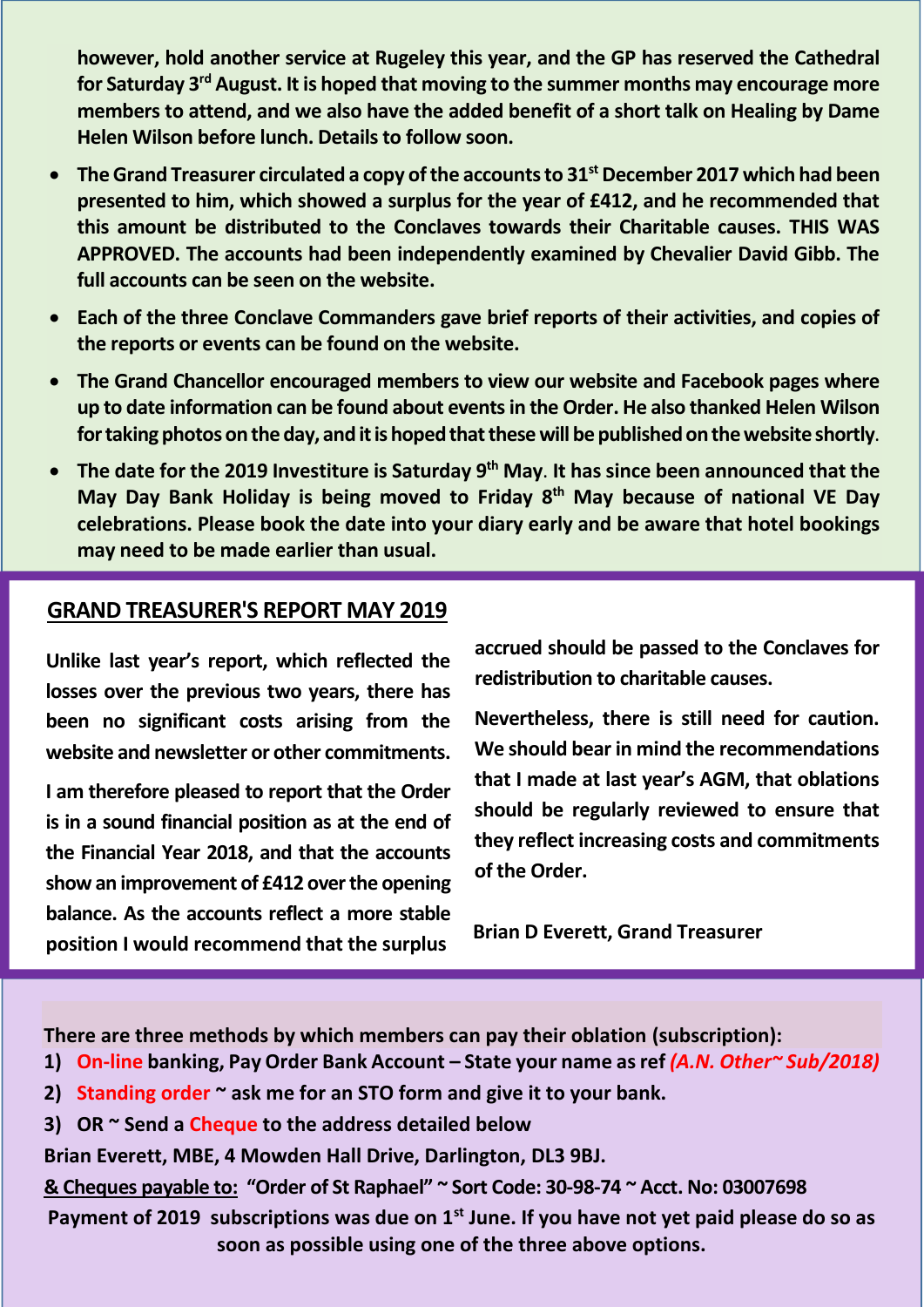# **Order of St Raphael Accounts 2018**

# Balance Sheet 1st January 2018 to 31st December 2018

| <b>Balances at start of year</b>       |          | 2017       | 2018              |
|----------------------------------------|----------|------------|-------------------|
| Lloyds Current Account Balance         |          | 2099.43    | 1312.93           |
| Lloyds Deposit Account Balance         |          | 202.31     | 202.43            |
| Cash in hand                           |          | 0.00       | 0.00              |
| <b>Total Chapter Funds</b>             |          | £2301.74   | £1515.24          |
| Income                                 | 2017     | 2018       |                   |
| Subscriptions                          | 1000.00  | 930.00     |                   |
| Admissions                             | 125.00   | 0.00       |                   |
| Dining Fees                            | 728.00   | 756.00     |                   |
| Raffle/donations                       | 264.20   | 263.08     |                   |
| <b>Bank Interest</b>                   | 0.12     | 0.12       |                   |
| Sales of regalia                       | 354.50   | 18.00      |                   |
| Bank contra entry                      | 0.00     | 563.00     |                   |
| Total income for the year              | £2471.82 | £2530.20   |                   |
| <b>Expenditure</b>                     |          |            |                   |
| Conclaves/Refunds                      | 980.00   | 597.00**   |                   |
| Catering                               | 753.00   | 728.00     |                   |
| Hall Rental                            | 0.00     | 25.00      |                   |
| Donations                              | 127.00   | 0.00       |                   |
| Refund                                 | 0.00     | 28.00      |                   |
| Expenses/purchases                     | 20.87    | 176.62     |                   |
| Bank contra entry                      | 0.00     | 563.00     |                   |
| Website, newsletter                    | 558.16   | 0.00       |                   |
| Regalia                                | 608.32   | 0.00       |                   |
| Total expenditure for the year         | £3047.35 | £2117.62   |                   |
| <b>Balances at end of year</b>         |          | 1 Jan 2018 | <u>1 Jan 2019</u> |
| Lloyds Current Account Balance         |          | 1312.93    | 2193.31           |
| Lloyds Deposit Account                 |          | 202.43     | 202.51            |
| Cash in Hand                           |          | 0.00       | 0.00              |
|                                        |          | £1515.24   | £2395.82          |
| **Less uncleared cheques 244, 245, 246 |          |            | 468.00            |
|                                        |          |            | £1927.82          |

BrianCuercis

**Brian Everett (Treasurer)** 

1st January 2019

The Accounts for the year ending 31st December 2018 have been audited and found correct.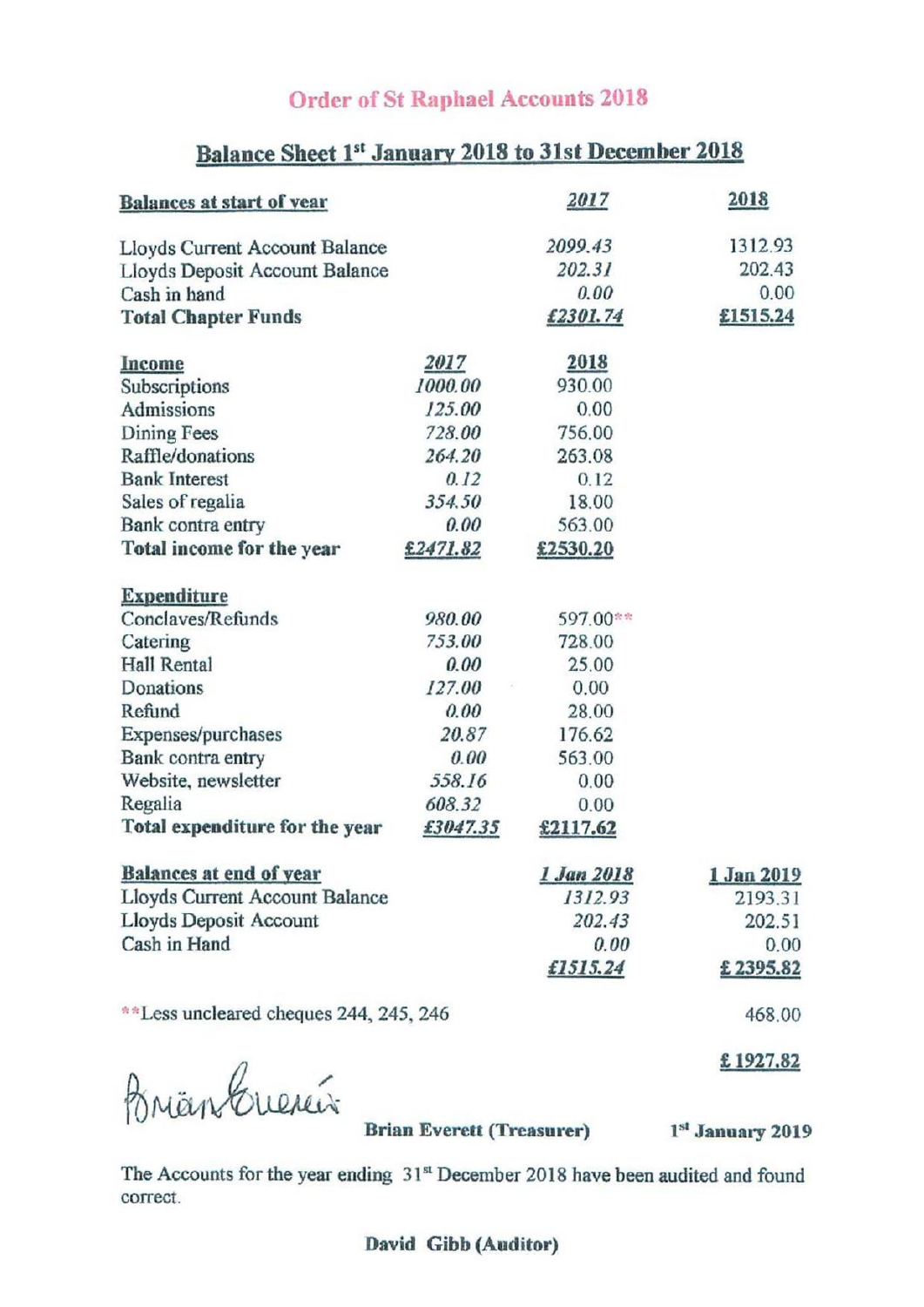

**Our Grand Treasurer, Brian Everett, has written a book, the synopsis of which appears below. It is available from Amazon and other usual sources, but he is offering members of the Order a special signed copy for £10 paperback and £15 hardback. Please contact Brian direct if you would like a copy gt@orderofstraphael.org.uk**

**This is an encapsulation of one person's travel through time, not necessarily meaningful in its portrayal or its outcomes but in its own small way leaving an imprint in the sands of time. It is a personal record of one who has lived through and, in some small way, participated in a few of the events that have shaped our history. It also encapsulates events that embrace family, friends,**

**and acquaintances. At the same time, it touches on those events and locations that have also had both major and minor impacts on the world stage, in an age in which we have witnessed incredible changes in technology across a wide area of human endeavours. Developments that have seen man leave his own environment for the first time to venture into the space that lies beyond—something that our predecessors could never have dreamed possible. Changes that have also brought economic and social improvements and yet have not resolved the issues of human conflict or our responsibilities as custodians of the planet.**

#### **GENERAL DATA PROTECTION REGULATIONS (GDPR)**

**All members of the Order were asked to complete a form to enable the Order to comply with the latest Regulations.**

**We are pleased to report that the vast majority of members have now sent in their forms, but there are just TWO members who have yet to do so.**

**If you are reading this and you have not yet returned your form, please be aware that after this newsletter you will not receive any further communications from the Order or from your Conclave, so you will not be aware of what the Order is doing, or what events are taking place. Could we therefore please ask you to return the completed form to the Grand Chancellor before the end of June so we can retain your valuable services.**

# **Around the Conclaves - News & Events**

# **CONCLAVE OF MARTIN AT SEES**

**The Conclave Commander is E. Dame Pamela Robinson, DCSR, CSM**

**You can contact Helen at csm@orderofstraphael.org.uk**

#### **COMMANDERS ANNUAL REPORT**

**I. A Charitable donation in 2018 was given to 'We Grow', a charity serving young people with autism. A cheque for c.£350 was presented and used for purchasing gardening equipment.**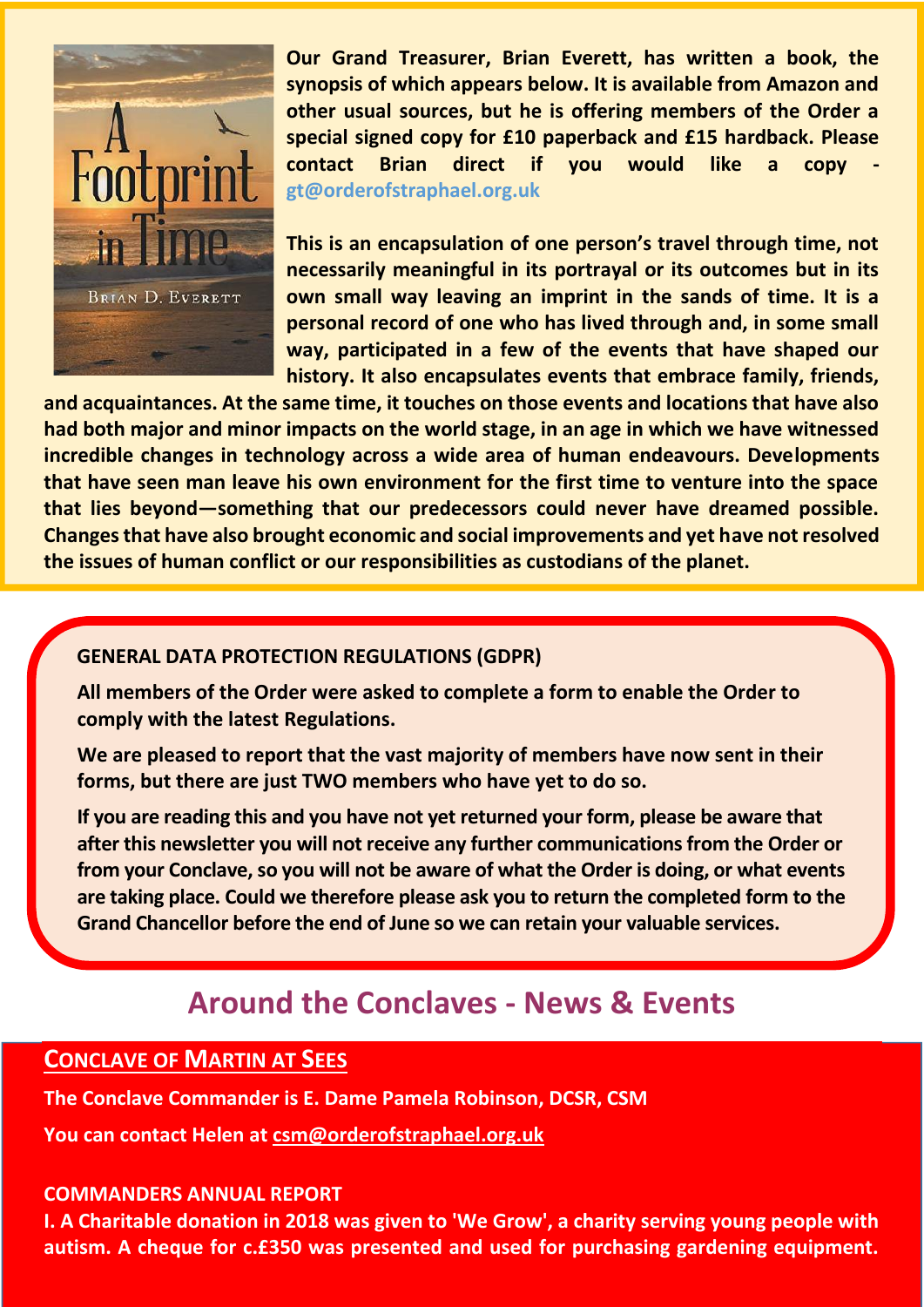**The charity is one with little admin costs. The cheque was presented at Homesands House in Southport.**

**2. Outings - Summer 2018. The proposed outing had to be cancelled due to lack of numbers and members prior engagements.**

**Winter 2018 - The Nine Lessons and Carols at Ripon Minster followed by a meal at 'Prima' was a success.**

**3. This year, cheques have been received from the Treasurer and banked accordingly. Charitable donations are being considered for this year.**

**4. All members of the Conclave have been circulated with details of both the Summer and Winter outings. Summer visit to Liverpool Albert Docks / Cathedrals (June 2019). Winter visit to Ripon Minster for Nine Lessons and Carols followed by a meal at Prima Restaurant.**

**Thanks for your help.**

## **LION RAMPANT CONCLAVE**

The Commander is E Chevalier Ian R. Cameron, **You can contact Ian at clr@orderofstraphael.org.uk**



### **COMMANDER'S ANNUAL REPORT**

**The Commandery AGM took place on 16th September with nine members present, and we were able to release the sum of £1500 to St James Court as previously reported.**

**We are pleased to say that our Bag Pack Fund Raiser was a success with a total sum of £453.00 being raised on Monday 17th. December. The funds are intended for a Defibrillator Unit to be positioned outside the Inverurie Masonic Lodge for access by the General Public. We also intend using some of the Funds towards a donation for Clic Sargant ( Children with Cancer Care). At present the split is 25% towards Clic Sargant at £113 and the remainder at 75% to the Defibrillator at £340.**

**However, we hope to increase these amounts from our own funds and possibly other sources and will update you accordingly.**

**The Conclave meeting and BBQ is to be held at 1pm on 30th June at the home of Richard and Moira Scott. All are welcome to attend but please advise Elaine Starritt if you are coming. Our AGM will be held in Inverurie on 22nd September when the Grand Master will be in attendance.**

**Finally, we regret to announce the loss of one of our founder members, Ian Ross, who sadly passed away in January. RIP Ian.**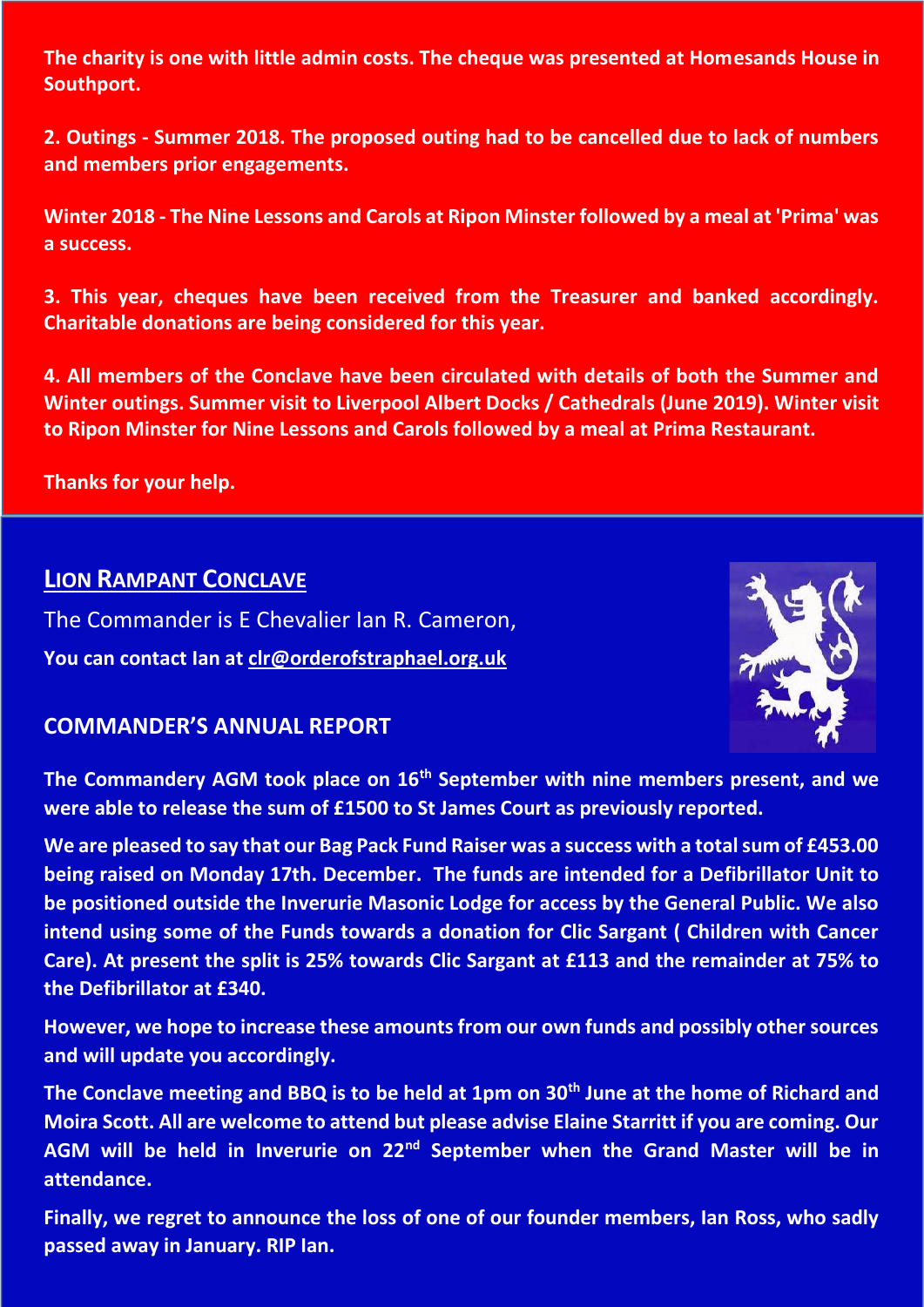# **CONCLAVE OF ST THOMAS BECKET – MARTYR**

The Conclave Commander is **E. Chevalier Lawrence Bell-Wright**, KCSR, GCSM You can contact Lawrence at **ctb@orderofstraphael.org.uk** or**telephone: 0208 7154206**

# **COMMANDER'S ANNUAL REPORT**

**On 22nd September we held a get together at the Civil Service Club. Although only a small group attended, the event was a success, but unfortunately it was not possible to arrange a very full list of events.**

**On 13th October Penny attended the Annual Service at Rugeley. Unfortunately, I was unable to attend. I am told that several members of the conclave were also present.**

**On 19th October we went on a tour of Windsor Castle led by Leslie Grout which was excellent. We then adjourned to a local pub which was recommended by Leslie, which was comfortable with a most enjoyable meal. There were only a few of us, but we all agreed that the day was very successful, and all agreed we would on another tour so very well organised by Leslie.**

**Our congratulations go to my predecessor Lawrence Day, who got married last weekend and is on his Honeymoon this weekend.**

# **FROM THE PRIOR'S DESK**

**There was a time when I used to help a friend of mine surveying and restoring milestones in the countryside. For someone like me with an interested in history, it is a hobby or past-time which links me to our country's historical past more than you might think.**

**On one such occasion, we set off and picked up the road from Barrowford to Gisburn. Along that road we passed a Toll House, numerous milestones and even some Eighteenth Century**



**boundary stones. I suppose with just a little imagination of times past, we may even be able to visualise farmers using the same route to take their animals to market in Gisburn, and fleeces for processing down to the Mills in Colne.**

**I have to confess that for me the highlight of those days was enjoying very pleasant lunches in some of the local hostelries. Occasionally though, we came across a damaged milestone, and had to make a decision - should we simply record the damage and move on, or should we try some remedial treatment.**

**Well, more often than not we decided to repair it; and so the salvage process began. Into the back of the car the damaged milestone went for transportation to Leyland, where all the preparation work for its eventual restoration would be undertaken**.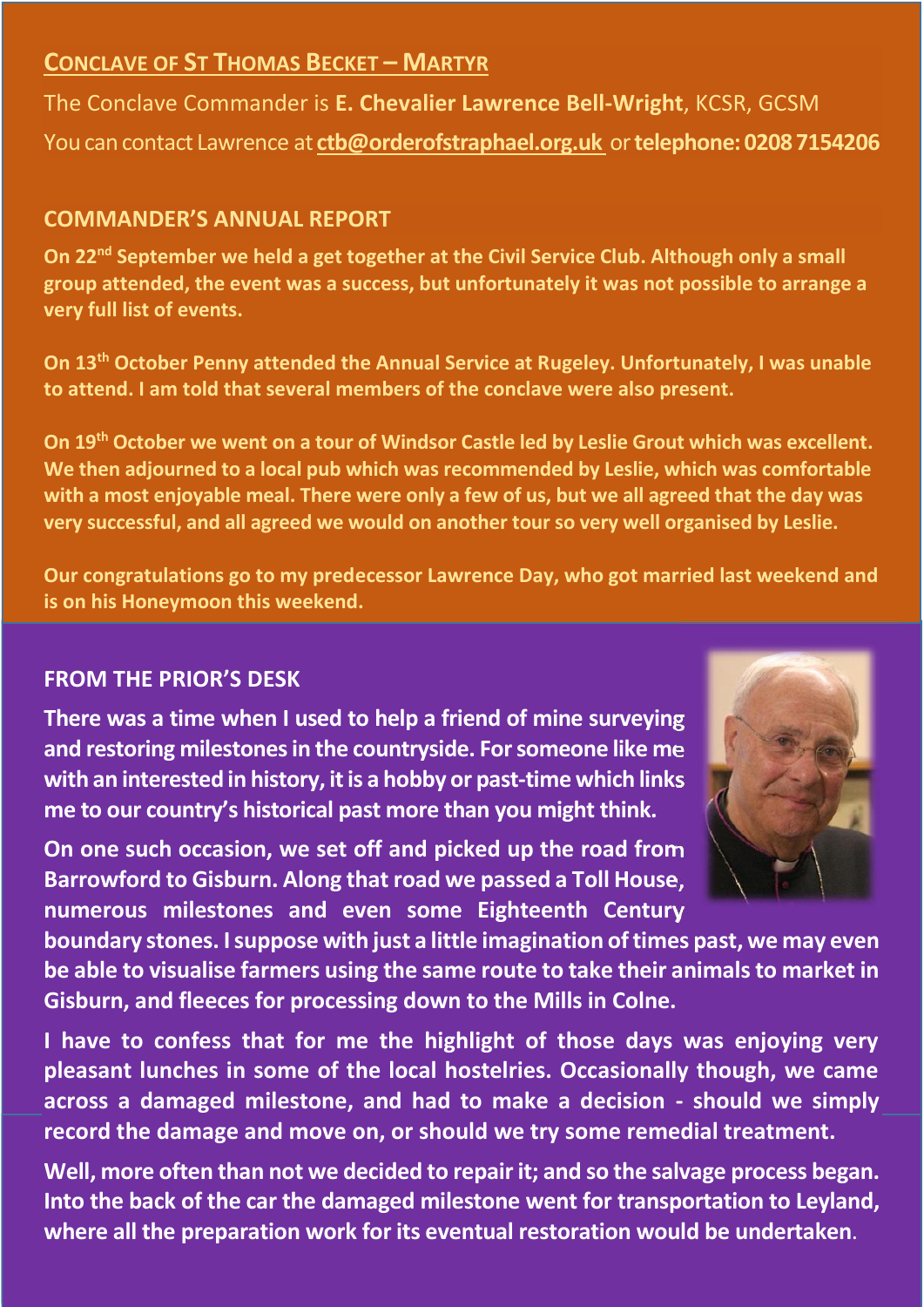**Preparation is an important process in many areas of our lives; for example, think of the hours we may have spent preparing to pass examinations, or even the preparation work in renovating a house, in order to make it into a home. Yes, preparation is a very important ingredient in all our lives.**

**I wonder if anyone knows the Bible story called "The Parable of the Ten Virgins", where we can read:** *"At that time the kingdom of heaven will be like ten virgins who took their lamps and went out to meet the bridegroom. Five of them were foolish and five were wise. The foolish ones took their lamps but did not take any oil with them. The wise ones, however, took oil in jars along with their lamps. The*



*bridegroom was a long time in coming, and they all became drowsy and fell asleep. "At midnight the cry rang out: 'Here's the bridegroom! Come out to meet him!' "Then all the virgins woke up and trimmed their lamps. The foolish ones said to the wise, 'Give us some of your oil; our lamps are going out.' "'No,' they replied, 'there may not be enough for both us and you. Instead, go to*

*those who sell oil and buy some for yourselves.' "But while they were on their way to buy the oil, the bridegroom arrived. The virgins who were ready went in with him to the wedding banquet. And the door was shut. "Later the others also came. 'Lord, Lord,' they said, 'open the door for us!' "But he replied, 'Truly I tell you, I don't know you.' "Therefore keep watch, because you do not know the day or the hour.*

**Jesus told this story to his disciples – and it is a very important lesson for each one of us today; who should also spend time in preparation.**

**How often have we heard people say:** *'O we didn't go to church last Sunday, we were on holiday'***. Or saying:** *'I go to church when I can, because I have such a busy life'.* **And all too often these days we hear:** *'O I don't go to church; I can't be bothered with all that'***.**

**Quite frankly, the choice is our; but if we are like the foolish bridesmaids and please ourselves in this life, we run the risk of the heavenly doors being locked against us at the time of our death. So, let us take to heart the teaching contained in the parable of the 'Wise and Foolish Virgins, and as Sacred Scripture says: '***Stay awake because you do not know either the day or the hour'.*

**I don't know about you, but whilst there is still time, I would prefer to prepare for what lies ahead: How about you?**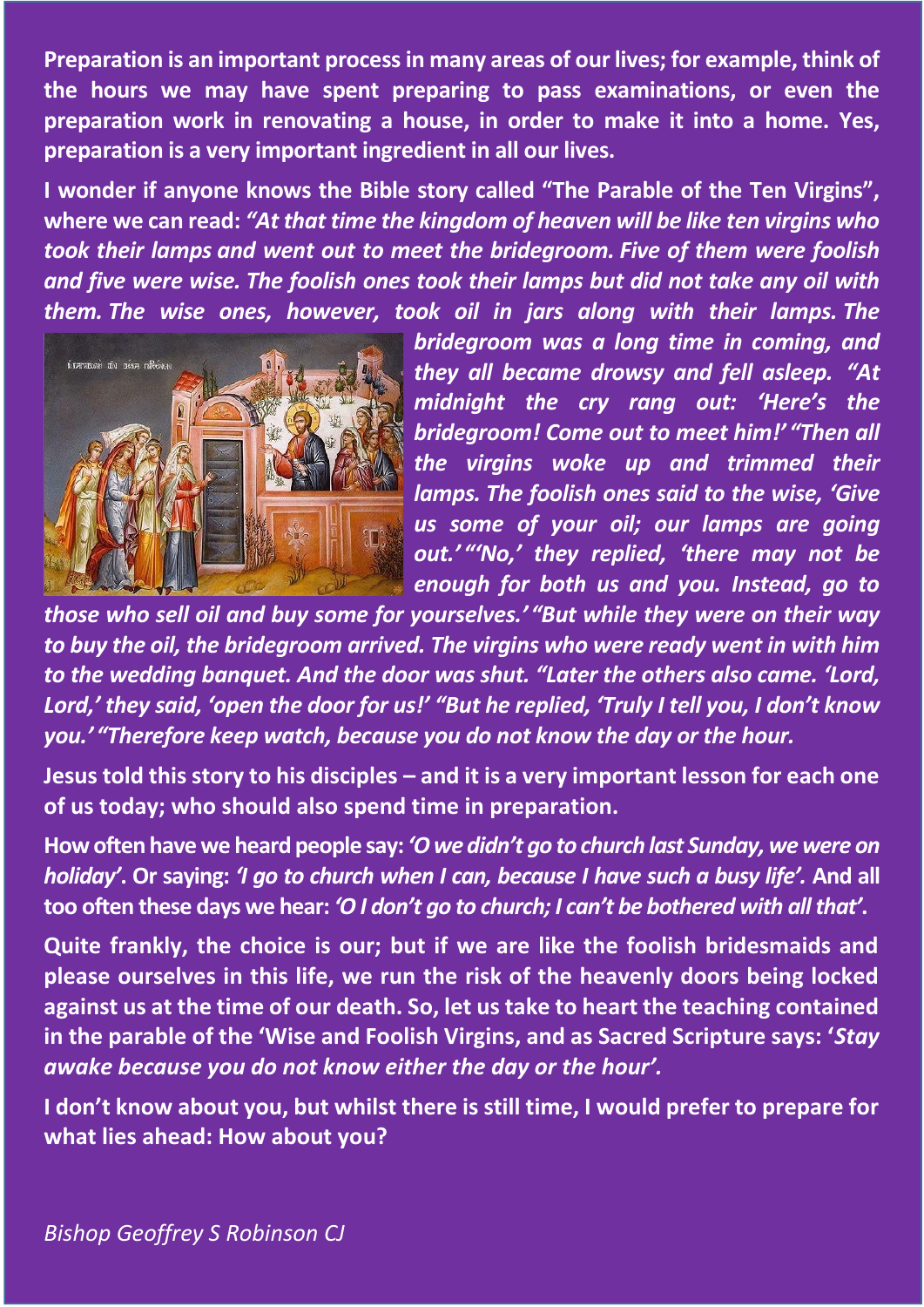#### **INSIGNIA**

**Regalia**

**Dame Penny Bell-Wright reminds members that a variety of gifts and insignia are in stock, and that orders are now being taken. The price list appears below, and pictures of the various items appear on the website. Penny can be contacted on 0208 7154206 or at penny\_b\_w@yahoo.co.uk**

**Members of the Order are encouraged to purchase and wear the items of insignia appropriate to their rank but this is not mandatory.**

| $1.65$ ana                                  |        |                          |
|---------------------------------------------|--------|--------------------------|
| Breast Star (Silver or gold {GCSR})         |        | £20.00                   |
| <b>Collarette &amp; Jewel</b>               | (KSR)  | £34.00                   |
| <b>Bow &amp; Jewel</b>                      | (Dame) | £38.00                   |
| <b>Collarette</b>                           | (KSR)  | £10.00                   |
| <b>Collarette</b>                           | (KCSR) | £18.00                   |
| <b>Collarette &amp; Jewel</b>               | (KCSR) | £40.00                   |
| <b>Bow only</b>                             | (DCSR) | £20.00                   |
| <b>Miniature Jewel (Mark &amp; Raphael)</b> |        | £18.00 (Ladies bow also) |
| <b>St Mark Breast Medal</b>                 |        | £20.00                   |
| <b>Rosette with flashes (Silver)</b>        |        | £ 2.00                   |
| <b>Mantle Cross</b>                         |        | £20.00                   |
| <b>Mantle (Direct order from suppliers)</b> |        | £117.50 Inc. VAT         |
| <b>Miscellaneous</b>                        |        |                          |
| <b>Cuff links</b>                           |        | £15.00                   |
| <b>Lapel Pins</b>                           |        | £3.50                    |
| <b>Tie of the Order</b>                     |        | £16.00                   |
|                                             |        |                          |
| <b>Paper weight</b>                         |        | £15.00                   |
| <b>Pocket torch</b>                         |        | £3.00                    |

**Prices are as of 2019 and subject to change as stock is replenished, so please check with Dame Penny before placing any orders.**

#### **CONTENT FOR NEWSLETTERS**

**Order ballpoint pen E1.00** 

**Is there anything that you would like to see in the newsletter? Have you held events and could send in reports or photos to share with other members?**

**Please contact the Grand Chancellor (details below) with any ideas.**